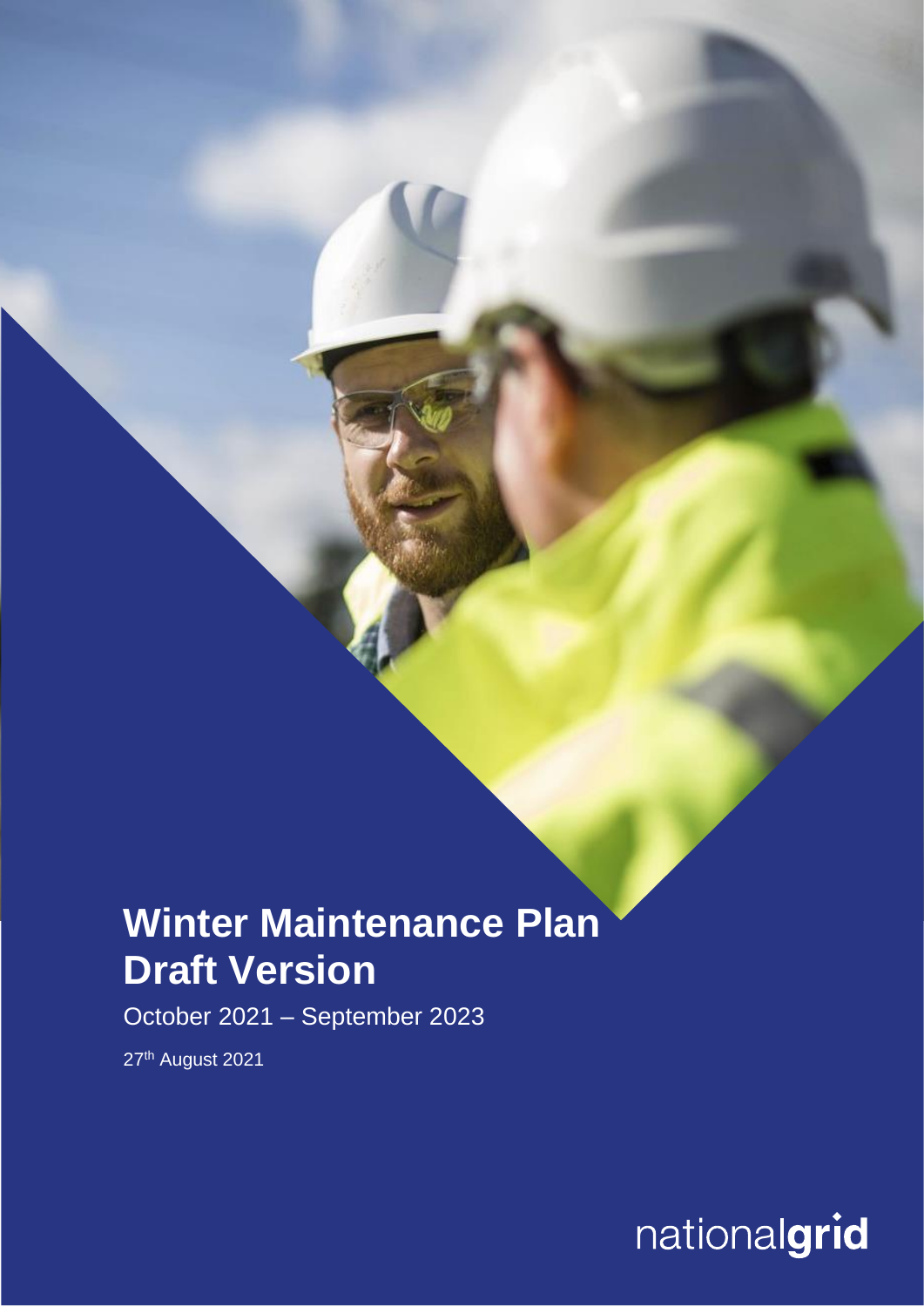### **Contents**

|                                         | Page |
|-----------------------------------------|------|
| 1. Introduction                         |      |
| 2. NTS Maintenance Work Monthly Summary | 3    |
| 3. Maintenance affected exit points     |      |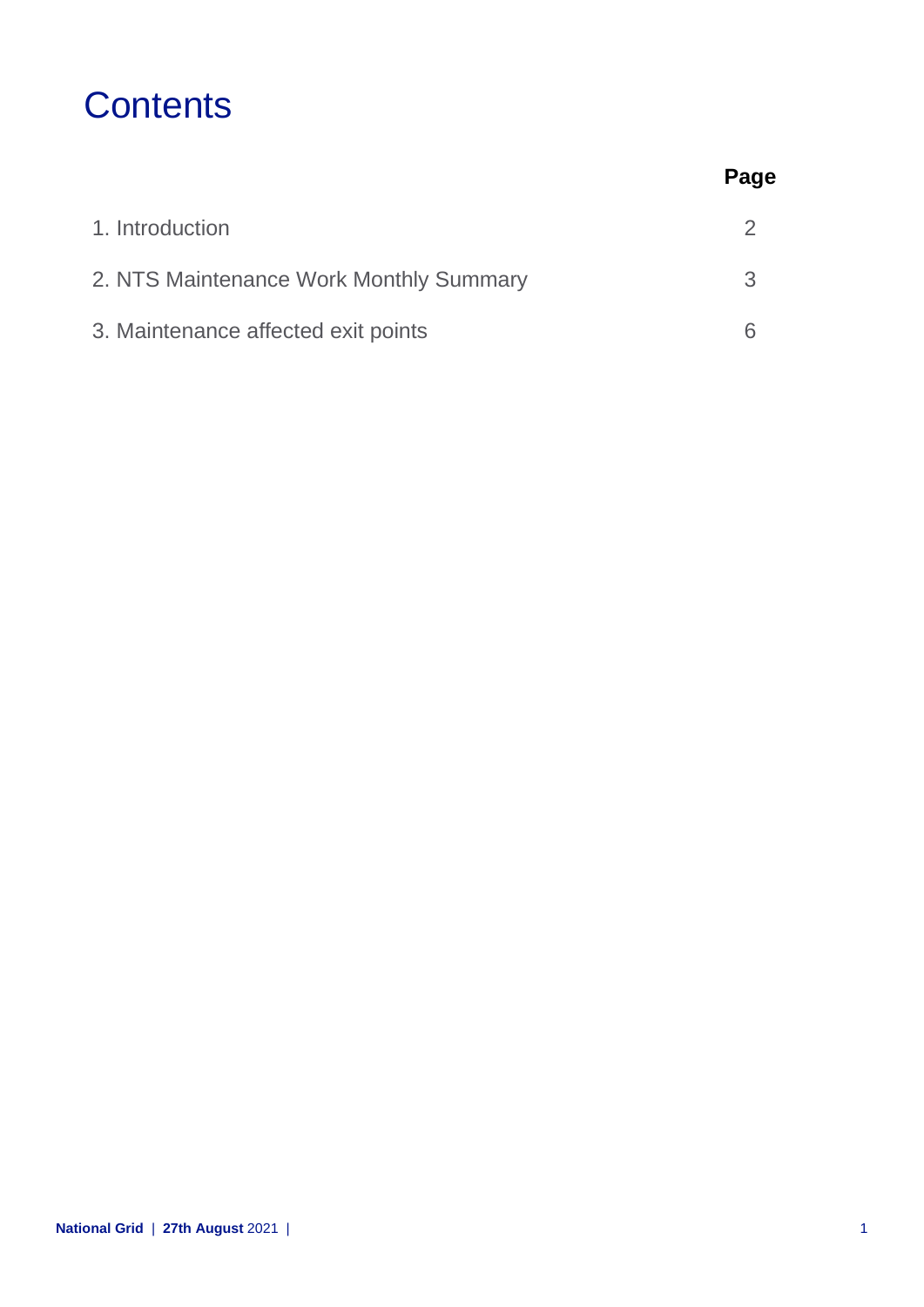## 1. Introduction

Each year National Grid undertakes a variety of maintenance and investment activities on the gas National Transmission System (NTS). This work can take many different forms, including keeping our assets in good working order, replacing ageing assets with new equipment, inspecting assets and facilitating new connections and capacity requirements.

This maintenance programme is intended to provide an indication to the gas industry of the impact of these works on the NTS, and any associated impact on entry or exit capacity from October 2021 to September 2023. This programme supersedes all previous plans.

This document provides an overview of all work scheduled at NTS compressor stations and NTS pipelines.

Although every effort is made to align work to any customer or associated asset outages which we have been made aware of, this is not always possible and where NTS Exit Points are affected, we will endeavour to issue Maintenance Day notices to our customers at least 42 days in advance of the scheduled Maintenance work.

This document only includes maintenance activities on the NTS which are to be undertaken by National Grid NTS. It does not include maintenance carried out upstream of the NTS by Delivery Facility Operators (DFOs) and Producers or downstream of the NTS by the Distribution Networks and other NTS connected parties.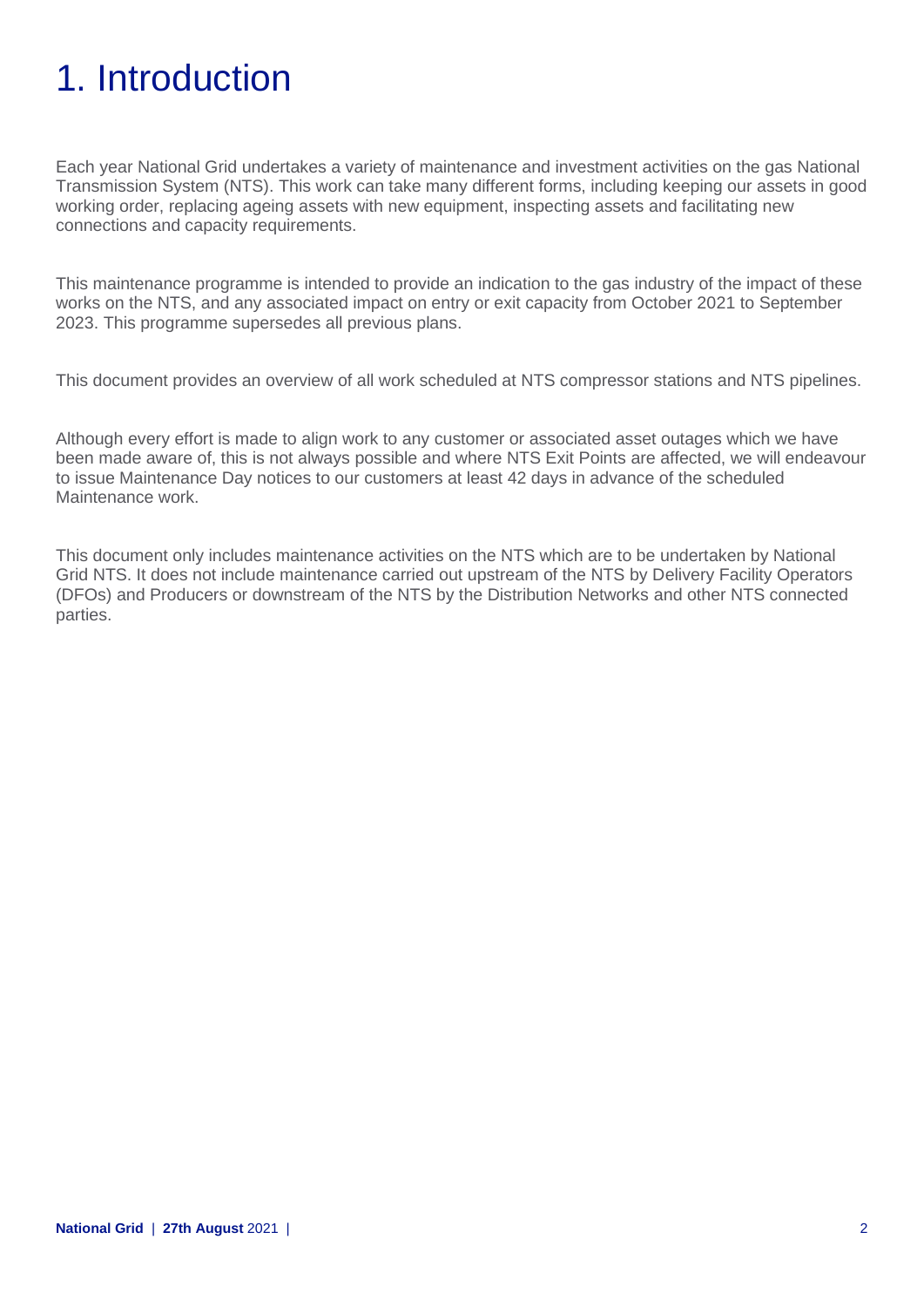# 2. NTS Maintenance Work Monthly Summary

The following tables provide a summary of the NTS in line inspection work, other NTS pipeline work and NTS compressor outages. The month where the work is scheduled to take place has been highlighted in the tables. If it is the case that any work listed below has an effect on the flow of gas, affected sites and associated shippers will be contacted individually. The tables indicate which month the work takes place in, not that the work will take the whole of the month.

### 2.1 Planned In-Line Inspections

National Grid is required to carry out in-line inspections of our pipelines periodically in order to monitor and maintain their integrity, ensuring that they comply with the Pressure Systems Safety Regulations (PSSR). The in-line inspection process requires a number of Pipeline Inspection Gauges (PIGs) to travel through the pipeline in order to complete a full inspection. The number of "runs", and the associated time taken for the work, can vary from pipeline to pipeline.

= Confirmed period = Provisional period

| Area                                  |                            |                  |      | 2022 |     |       |          |                |                |                   |          |                |
|---------------------------------------|----------------------------|------------------|------|------|-----|-------|----------|----------------|----------------|-------------------|----------|----------------|
|                                       | $\overline{S}$             | $\sum_{i=1}^{n}$ | Dec  | Jan  | Feb | March | $\alpha$ | $\mathbb{S}^3$ | $\overline{d}$ | $\overline{\eth}$ | $\alpha$ | $\overline{a}$ |
| Fdr 11 - Longtown to Grayrigg         |                            |                  |      |      |     |       |          |                |                |                   |          |                |
| Fdr 04 - Partington to Warburton      |                            |                  |      |      |     |       |          |                |                |                   |          |                |
| Fdr 17 - Theddlethorpe to Hatton      |                            |                  |      |      |     |       |          |                |                |                   |          |                |
| Fdr 10 - Kirriemuir to Bathgate       |                            |                  |      |      |     |       |          |                |                |                   |          |                |
| Fdr 15 - Longtown to Plumpton         |                            |                  |      |      |     |       |          |                |                |                   |          |                |
| Fdr 10 - St Fergus to Aberdeen        |                            |                  |      |      |     |       |          |                |                |                   |          |                |
| Fdr 11 - Salmesbury to Blackrod       |                            |                  |      |      |     |       |          |                |                |                   |          |                |
| Fdr 16 - Pennington to Sellafield     |                            |                  |      |      |     |       |          |                |                |                   |          |                |
| Fdr 22 - Hatton to Peterborough       |                            |                  |      |      |     |       |          |                |                |                   |          |                |
| Fdr 11 - Kirriemuir to Bathgate       |                            |                  |      |      |     |       |          |                |                |                   |          |                |
| Fdr 05 - Braintree to Horndon         |                            |                  |      |      |     |       |          |                |                |                   |          |                |
| Fdr 03 - Gt Wilbraham to Whitwell     |                            |                  |      |      |     |       |          |                |                |                   |          |                |
| Fdr 07 - Tydd St Giles to Gosberton   |                            |                  |      |      |     |       |          |                |                |                   |          |                |
| Fdr 07 - Tydd St. Giles to Old Warden |                            |                  |      |      |     |       |          |                |                |                   |          |                |
| Fdr 07 - Susworth to Cawood           |                            |                  |      |      |     |       |          |                |                |                   |          |                |
| Fdr 13 - Yafforth to Towton           |                            |                  |      |      |     |       |          |                |                |                   |          |                |
| Fdr 10 - Aberdeen to Kirriemuir       |                            |                  |      |      |     |       |          |                |                |                   |          |                |
| Fdr 10 - Bathgate to Glenmavis        |                            |                  |      |      |     |       |          |                |                |                   |          |                |
| Fdr 11 - Kirriemuir to Bathgate       |                            |                  |      |      |     |       |          |                |                |                   |          |                |
| Fdr 09 - Steppingley to East IIsley   |                            |                  |      |      |     |       |          |                |                |                   |          |                |
| Fdr 21 - Audley to Alrewas            |                            |                  |      |      |     |       |          |                |                |                   |          |                |
|                                       | <b>In Line Inspections</b> |                  | 2021 |      |     |       |          |                |                |                   |          | 2023           |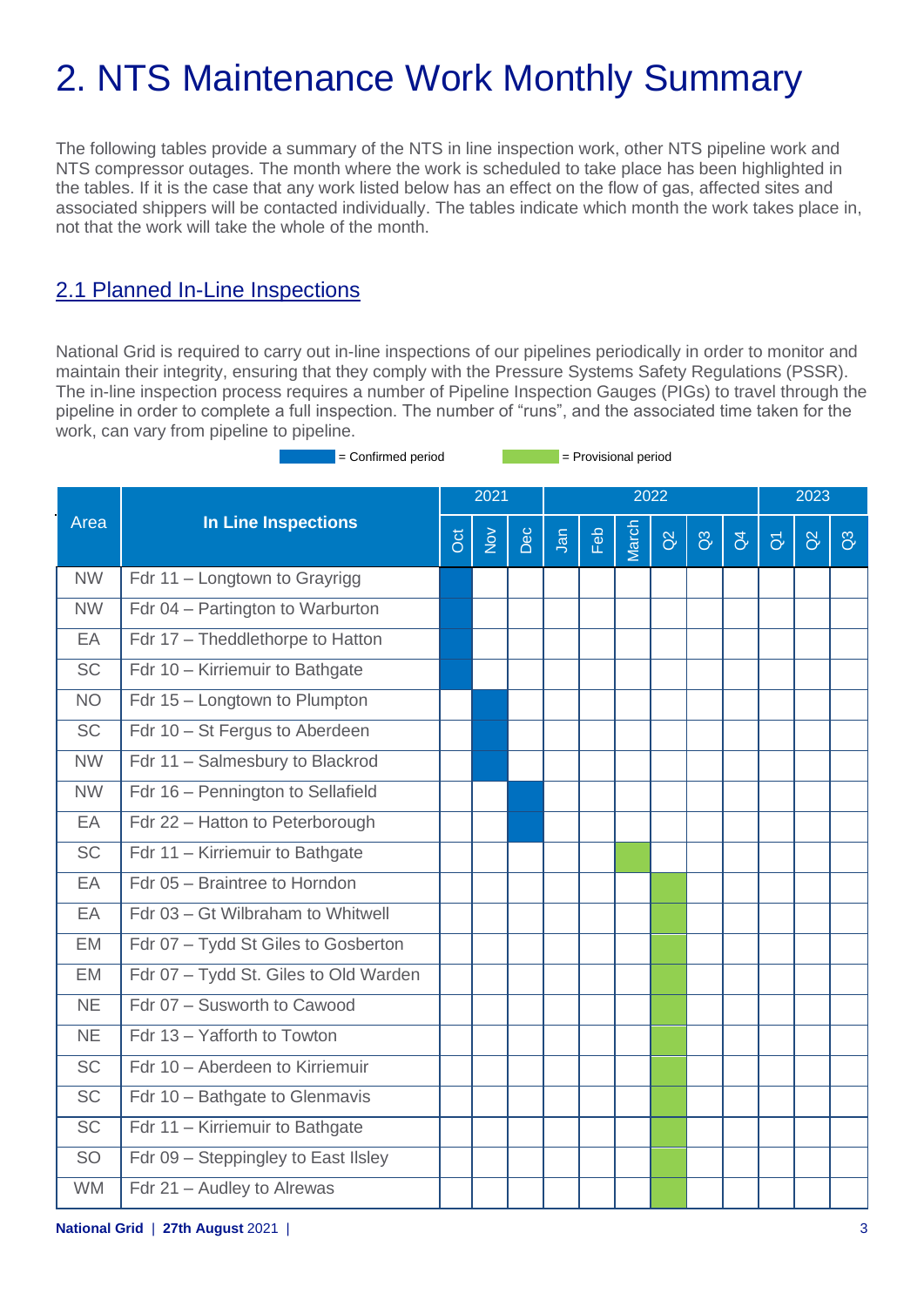| <b>WS</b> | Fdr 28 - Felindre to Cilfrew       |  |  |  |  |  |  |
|-----------|------------------------------------|--|--|--|--|--|--|
| <b>WS</b> | Fdr 28 - Felindre to Three cocks   |  |  |  |  |  |  |
| <b>WS</b> | Fdr 28 - Herbrandston to Felindre  |  |  |  |  |  |  |
| EA        | Fdr 03 - Whitwell to Peters Green  |  |  |  |  |  |  |
| EM        | Fdr 22 - Goxhill to Hatton         |  |  |  |  |  |  |
| <b>NE</b> | Fdr 29 - Pannal to Nether Kellet   |  |  |  |  |  |  |
| <b>NW</b> | Fdr 11 – Grayrigg to Samlesbury    |  |  |  |  |  |  |
| <b>SC</b> | Fdr 11 - Bathgate to Longtown      |  |  |  |  |  |  |
| <b>SC</b> | Fdr 12 - Bathgate to Longtown      |  |  |  |  |  |  |
| <b>SC</b> | Fdr 12 - Kirriemuir to Bathgate    |  |  |  |  |  |  |
| <b>SC</b> | Fdr 10 - Penicuik to Boon          |  |  |  |  |  |  |
| <b>SW</b> | Fdr 20 - Kenn (South) to Choakford |  |  |  |  |  |  |
| <b>WM</b> | Fdr 14 - Alrewas to Churchover     |  |  |  |  |  |  |
| <b>WS</b> | Fdr 02 - Treaddow to Dowlais       |  |  |  |  |  |  |
| <b>WS</b> | Fdr 02 – Wormington to Treaddow    |  |  |  |  |  |  |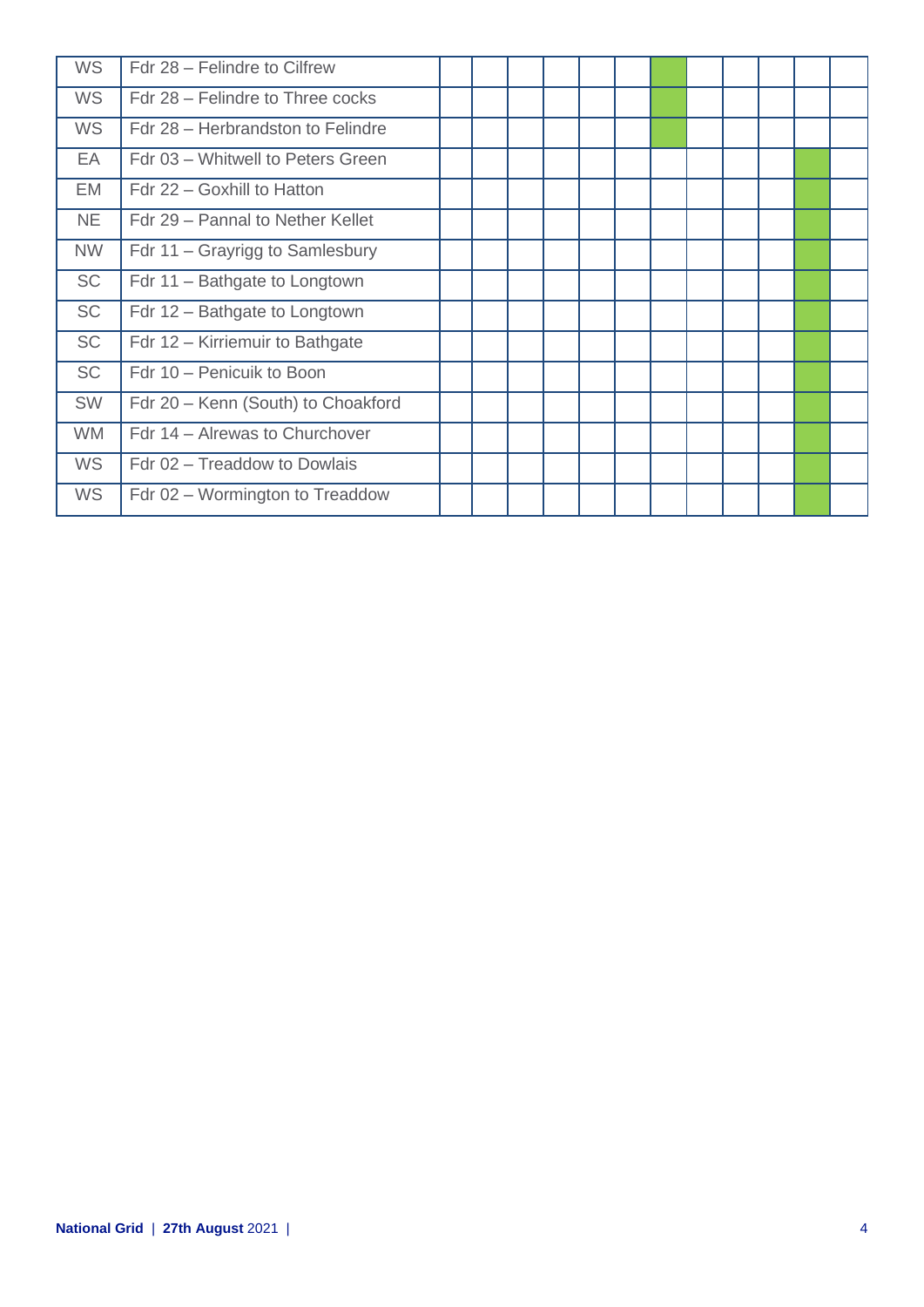### 2.2 Pipeline Work

Pipeline work listed in this table below can include diversions of existing pipelines, facilitation of connections to the NTS, and replacement or maintenance of pipeline and associated assets (pipes, valves, pig traps etc.) which require some form of pressure restriction or isolation. Some work can be performed by restricting the pressure of gas in the pipeline; however some work requires a full shut down (often termed "isolation" or "outage") of a section of the pipeline which would then be reinstated back to operational pressures once the work is completed.

|           | = Pressure Restriction                             | = Pipeline Shutdown |        |     |     |     |       |          |              | = Provisional period |                     |          |                |  |  |
|-----------|----------------------------------------------------|---------------------|--------|-----|-----|-----|-------|----------|--------------|----------------------|---------------------|----------|----------------|--|--|
|           |                                                    | 2021                |        |     |     |     |       | 2022     |              |                      |                     |          |                |  |  |
| Area      | <b>Pipeline Work</b>                               |                     | $\sum$ | Dec | Jan | Feb | March | $\alpha$ | $\mathbb{S}$ | $\beta$              | $\overline{\sigma}$ | $\alpha$ | $\mathbb{S}^3$ |  |  |
| <b>WM</b> | Feeder 02 Wormington to Frankton                   |                     |        |     |     |     |       |          |              |                      |                     |          |                |  |  |
| <b>SC</b> | Feeder 12 Drum to Blackness                        |                     |        |     |     |     |       |          |              |                      |                     |          |                |  |  |
| SC        | Feeder 12 Bathgate to Elvanfoot                    |                     |        |     |     |     |       |          |              |                      |                     |          |                |  |  |
| <b>NW</b> | Feeder 21 Audley to Weston Bank                    |                     |        |     |     |     |       |          |              |                      |                     |          |                |  |  |
| <b>NW</b> | Feeder 04 Audley to Nantwich                       |                     |        |     |     |     |       |          |              |                      |                     |          |                |  |  |
| SC        | Feeder 24 Auchnagatt to Lochside                   |                     |        |     |     |     |       |          |              |                      |                     |          |                |  |  |
| <b>NO</b> | Feeder 15 Keld to Lupton                           |                     |        |     |     |     |       |          |              |                      |                     |          |                |  |  |
| EA        | Feeder 07 Linwood to Hatton                        |                     |        |     |     |     |       |          |              |                      |                     |          |                |  |  |
| EA        | Feeder 18 New Wimpole to Cambridge<br>Tee          |                     |        |     |     |     |       |          |              |                      |                     |          |                |  |  |
| <b>NO</b> | Feeder 15 Plumpton to Keld                         |                     |        |     |     |     |       |          |              |                      |                     |          |                |  |  |
| <b>SC</b> | Feeder 13 St Fergus to Aberdeen                    |                     |        |     |     |     |       |          |              |                      |                     |          |                |  |  |
| EM        | Feeder 07 Susworth Trent East to<br>Blyborough     |                     |        |     |     |     |       |          |              |                      |                     |          |                |  |  |
| <b>SC</b> | Feeder 11 Aberdeen to Kirriemuir                   |                     |        |     |     |     |       |          |              |                      |                     |          |                |  |  |
| SW        | Feeder 14 Broadway to Woodbury                     |                     |        |     |     |     |       |          |              |                      |                     |          |                |  |  |
| <b>NE</b> | Feeder 06 Elton to Pickering                       |                     |        |     |     |     |       |          |              |                      |                     |          |                |  |  |
| <b>SC</b> | Feeder 1 Kinknockie to Aberdeen                    |                     |        |     |     |     |       |          |              |                      |                     |          |                |  |  |
| SC        | Feeder 11 St Fergus to Kinknockie                  |                     |        |     |     |     |       |          |              |                      |                     |          |                |  |  |
| EA        | Feeder 03 Hardingham to Felthorpe                  |                     |        |     |     |     |       |          |              |                      |                     |          |                |  |  |
| <b>NE</b> | Feeder 07 Asselby to Drax                          |                     |        |     |     |     |       |          |              |                      |                     |          |                |  |  |
| <b>NT</b> | Feeder 16 Stapleford Tawney to Stanford<br>Le Hope |                     |        |     |     |     |       |          |              |                      |                     |          |                |  |  |
| <b>WM</b> | Feeder 14 Austrey to Shustoke                      |                     |        |     |     |     |       |          |              |                      |                     |          |                |  |  |
| <b>NW</b> | Feeder 15 Burscough to Crank                       |                     |        |     |     |     |       |          |              |                      |                     |          |                |  |  |
| SC        | Feeder 12 Nether Howcleugh to Langholm             |                     |        |     |     |     |       |          |              |                      |                     |          |                |  |  |
| SC        | Feeder 10 Coldstream to Wooler                     |                     |        |     |     |     |       |          |              |                      |                     |          |                |  |  |
| <b>NW</b> | Feeder 21 Alrewas to Weston Bank                   |                     |        |     |     |     |       |          |              |                      |                     |          |                |  |  |
| <b>NW</b> | Feeder 04 Audley to Nantwich                       |                     |        |     |     |     |       |          |              |                      |                     |          |                |  |  |
| <b>NE</b> | Feeder 06 Beeford to Hornsea (Leg 1)               |                     |        |     |     |     |       |          |              |                      |                     |          |                |  |  |
| <b>NE</b> | Feeder 06 Beeford to Hornsea (Leg 2)               |                     |        |     |     |     |       |          |              |                      |                     |          |                |  |  |

**National Grid** | **27th August** 2021 | 5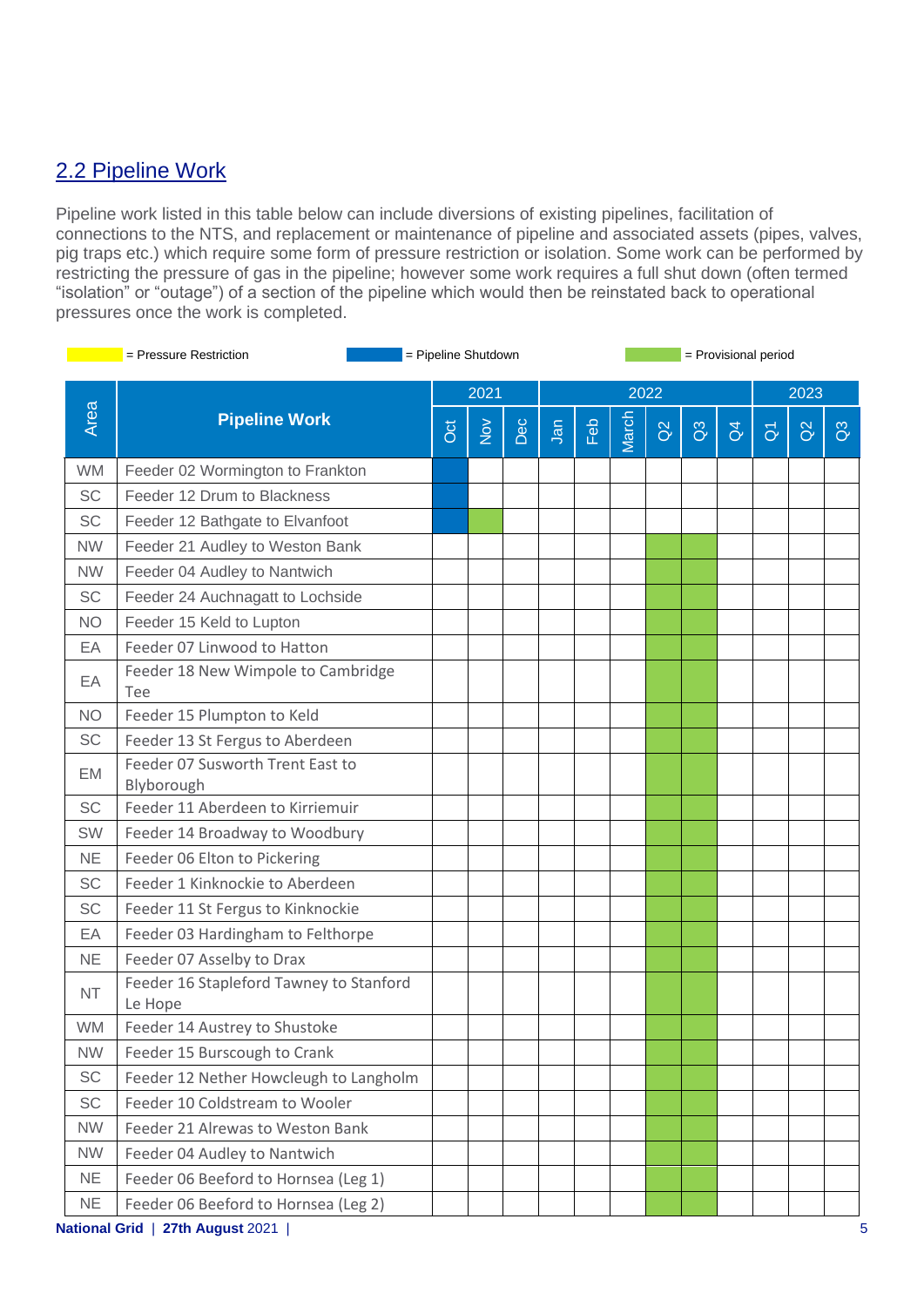| <b>NT</b> | Feeder 05 Chester Rd to Luxborough Lane   |  |  |  |  |  |  |
|-----------|-------------------------------------------|--|--|--|--|--|--|
| <b>WS</b> | Feeder 02 Dowlais to Dyffryn Clydach      |  |  |  |  |  |  |
| NT        | Feeder 05 Horndon to Tilbury Thames       |  |  |  |  |  |  |
| <b>NW</b> | Feeder 21 Wheelock to Audley              |  |  |  |  |  |  |
| <b>NO</b> | Feeder 10 Hume to Coldstream              |  |  |  |  |  |  |
| <b>SC</b> | Feeder 10 Soutra to Hume                  |  |  |  |  |  |  |
| <b>NO</b> | Feeder 11 Carlisle to Lupton              |  |  |  |  |  |  |
| <b>WS</b> | Feeder 02 Dowlais to Llanvetherine        |  |  |  |  |  |  |
| <b>SC</b> | Feeder 13 Haddington to Wooler            |  |  |  |  |  |  |
| <b>SC</b> | Feeder 11 Lockerbie (stopple) to Longtown |  |  |  |  |  |  |
| <b>WS</b> | Feeder 28 Felindre to Three Cocks         |  |  |  |  |  |  |
| <b>NE</b> | Feeder 06 Pickering to Ganstead           |  |  |  |  |  |  |
| SC        | Feeder 10 St Fergus to Tarves             |  |  |  |  |  |  |

Please note: where a pipeline is required to be shut down the specific isolation points may differ from those displayed above. Any parties impacted by the works are contacted directly.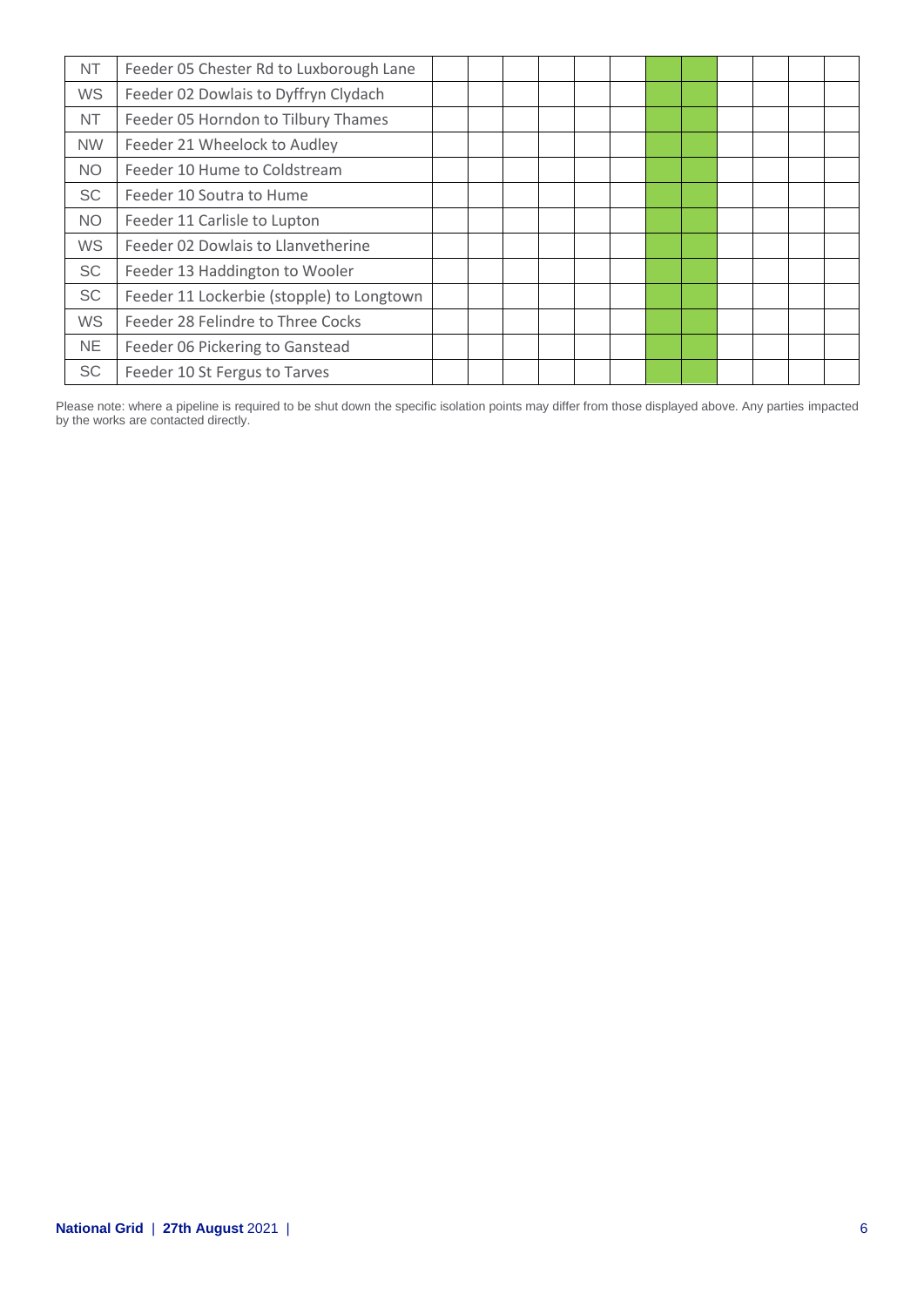### 2.3 NTS Compressor Stations

Compressors are used to help move gas around the NTS to where it is needed, maintaining pressures required at exit points whilst avoiding over-pressurising pipelines. In order to maintain our capability at Compressor Stations, routine maintenance is performed as well as a variety of other projects to maintain and improve the fleet.

= Confirmed period = Provisional period

|                            |     | 2021                           |     |     |     | 2022  | 2023     |                |                |                     |          |                |
|----------------------------|-----|--------------------------------|-----|-----|-----|-------|----------|----------------|----------------|---------------------|----------|----------------|
| <b>Compressor Stations</b> | Oct | $\mathop{\mathsf{S}}\nolimits$ | Dec | Jan | Feb | March | $\alpha$ | $\mathbb{S}^3$ | $\overline{d}$ | $\overline{\delta}$ | $\alpha$ | $\overline{a}$ |
| Aberdeen                   |     |                                |     |     |     |       |          |                |                |                     |          |                |
| Alrewas                    |     |                                |     |     |     |       |          |                |                |                     |          |                |
| Avonbridge East            |     |                                |     |     |     |       |          |                |                |                     |          |                |
| Avonbridge West            |     |                                |     |     |     |       |          |                |                |                     |          |                |
| Aylesbury                  |     |                                |     |     |     |       |          |                |                |                     |          |                |
| <b>Bishop Auckland</b>     |     |                                |     |     |     |       |          |                |                |                     |          |                |
| Carnforth                  |     |                                |     |     |     |       |          |                |                |                     |          |                |
| Cambridge                  |     |                                |     |     |     |       |          |                |                |                     |          |                |
| Chelmsford                 |     |                                |     |     |     |       |          |                |                |                     |          |                |
| Churchover                 |     |                                |     |     |     |       |          |                |                |                     |          |                |
| <b>Diss</b>                |     |                                |     |     |     |       |          |                |                |                     |          |                |
| Felindre                   |     |                                |     |     |     |       |          |                |                |                     |          |                |
| Hatton                     |     |                                |     |     |     |       |          |                |                |                     |          |                |
| Huntingdon                 |     |                                |     |     |     |       |          |                |                |                     |          |                |
| Kings Lynn                 |     |                                |     |     |     |       |          |                |                |                     |          |                |
| Kirriemuir                 |     |                                |     |     |     |       |          |                |                |                     |          |                |
| Lockerley                  |     |                                |     |     |     |       |          |                |                |                     |          |                |
| Moffat                     |     |                                |     |     |     |       |          |                |                |                     |          |                |
| <b>Nether Kellet</b>       |     |                                |     |     |     |       |          |                |                |                     |          |                |
| Peterborough               |     |                                |     |     |     |       |          |                |                |                     |          |                |
| Warrington                 |     |                                |     |     |     |       |          |                |                |                     |          |                |
| Wisbech                    |     |                                |     |     |     |       |          |                |                |                     |          |                |
| Wooler                     |     |                                |     |     |     |       |          |                |                |                     |          |                |
| Wormington                 |     |                                |     |     |     |       |          |                |                |                     |          |                |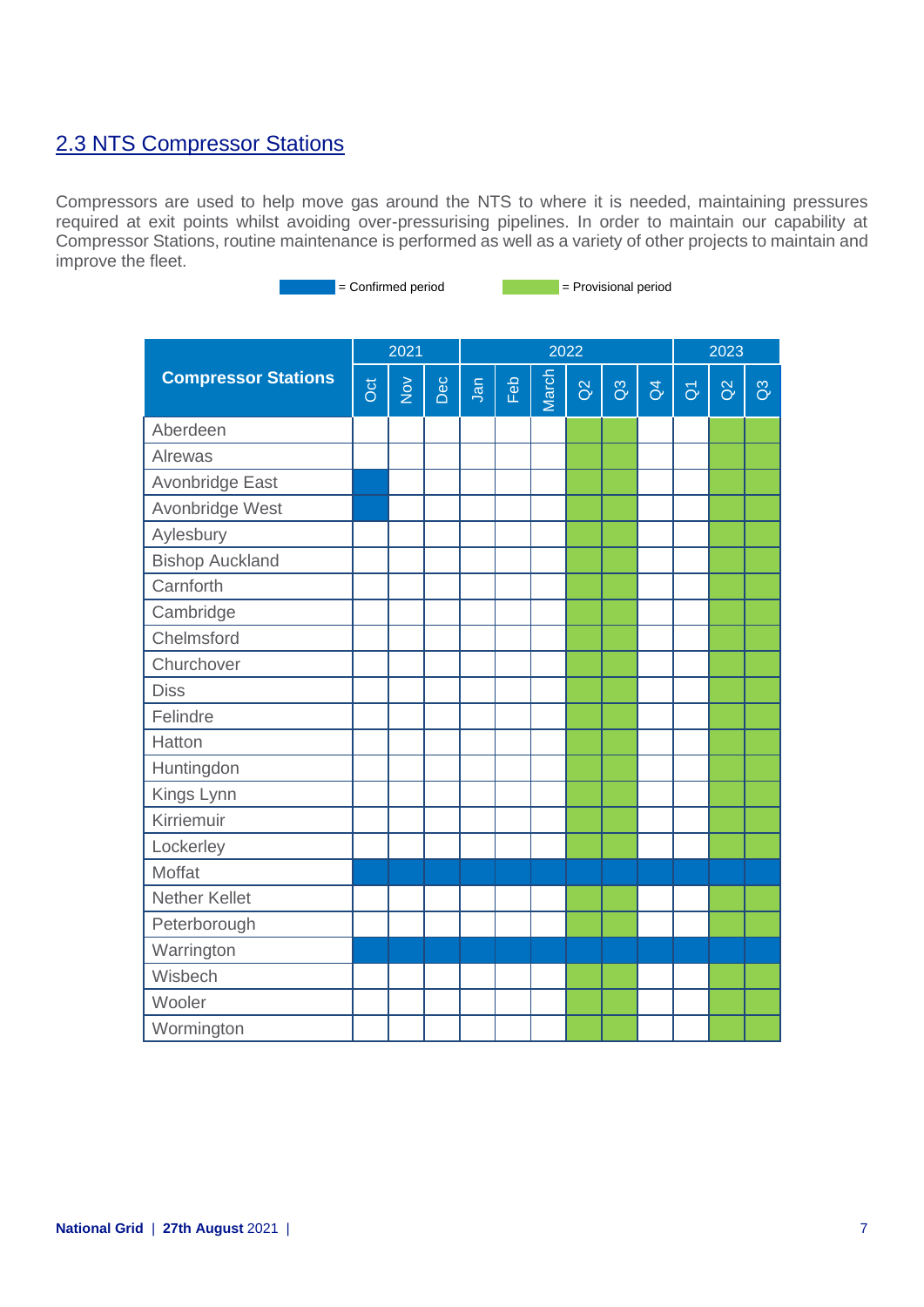## 3. Maintenance Affected Exit Points

We aim to minimise the impact of our maintenance on customers through transparency, aligning our work with their outages as appropriate and facilitating customer needs for flexibility.

#### **Outages**

Each year we ask when our customers' outages are to enable alignment of works. If your outages move, please get in touch as early as possible so that we can consider whether we can also realign our works to reduce any impact of these works. Please contact us to advise of any change to outage periods via email at [NTSaccessplanning@nationalgrid.com.](mailto:NTSaccessplanning@nationalgrid.com)

Where possible, work is co-ordinated with the end user to avoid supply disruption, however in certain circumstances it may be necessary to schedule work at a time which may require disrupting the supply to an Exit Point whilst the NTS maintenance is undertaken.

Shippers, End-Users and Distribution Networks will be advised, in accordance with the Uniform Network Code (UNC) requirements and timescales, of any required disruptions to supply at an Exit Point by the issuing of a Maintenance Day(s) to the relevant party.

Maintenance Day notifications will be issued by February 1<sup>st</sup> each year to all relevant parties where our maintenance will impact gas flows for the period April to October. Where work is aligned to customer outages, or there is no anticipated impact, we will issue an Advice notice for your convenience to confirm these arrangements. Should any changes or additions to the requested Maintenance Days be required, all relevant parties will be notified in line with the timescales detailed in the UNC.

#### **Minor Works Agreement**

We recognise that sometimes standard maintenance approaches may not be optimal for our customers. Where this is the case the Minor Works Agreement can enable parties to agree different maintenance approaches through a bilateral contract with directly connected customers. Customers can pay the incremental costs of working flexibly outside normal working practices where we are able to accommodate these requests. For any questions relating to Minor Works Agreements, please contact the Business and Operations Planning Team on 01926 655625 or email via [box.SCM.GTO@nationalgrid.com.](mailto:box.SCM.GTO@nationalgrid.com)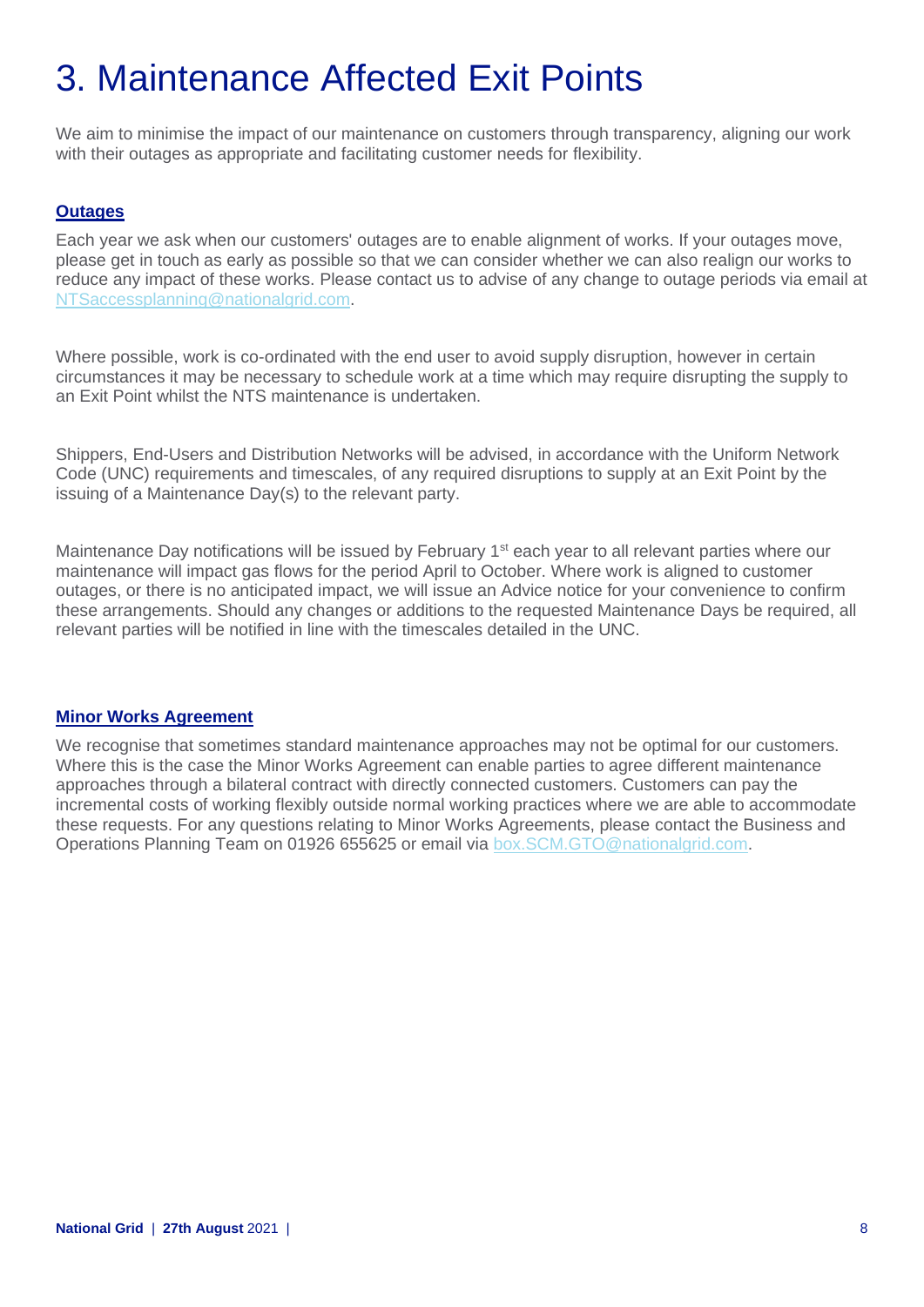#### **General Queries**

Further information on the maintenance activities undertaken by us is available on our website<sup>1</sup>.

If you have any queries or questions regarding the information contained within this document, please contact:

> Network Access & Short Term Risk Team National Grid Gas System Operation National Grid House Gallows Hill **Warwick** CV34 6DA [NTSaccessplanning@nationalgrid.com](mailto:NTSaccessplanning@nationalgrid.com) Tel: 01926 655958

We would welcome any feedback from you in relation to the maintenance programme or the way in which this information is provided. If you would like to provide feedback please contact us via email at: [NTSaccessplanning@nationalgrid.com](mailto:NTSaccessplanning@nationalgrid.com)

<sup>1</sup> <https://www.nationalgridgas.com/data-and-operations/maintenance>